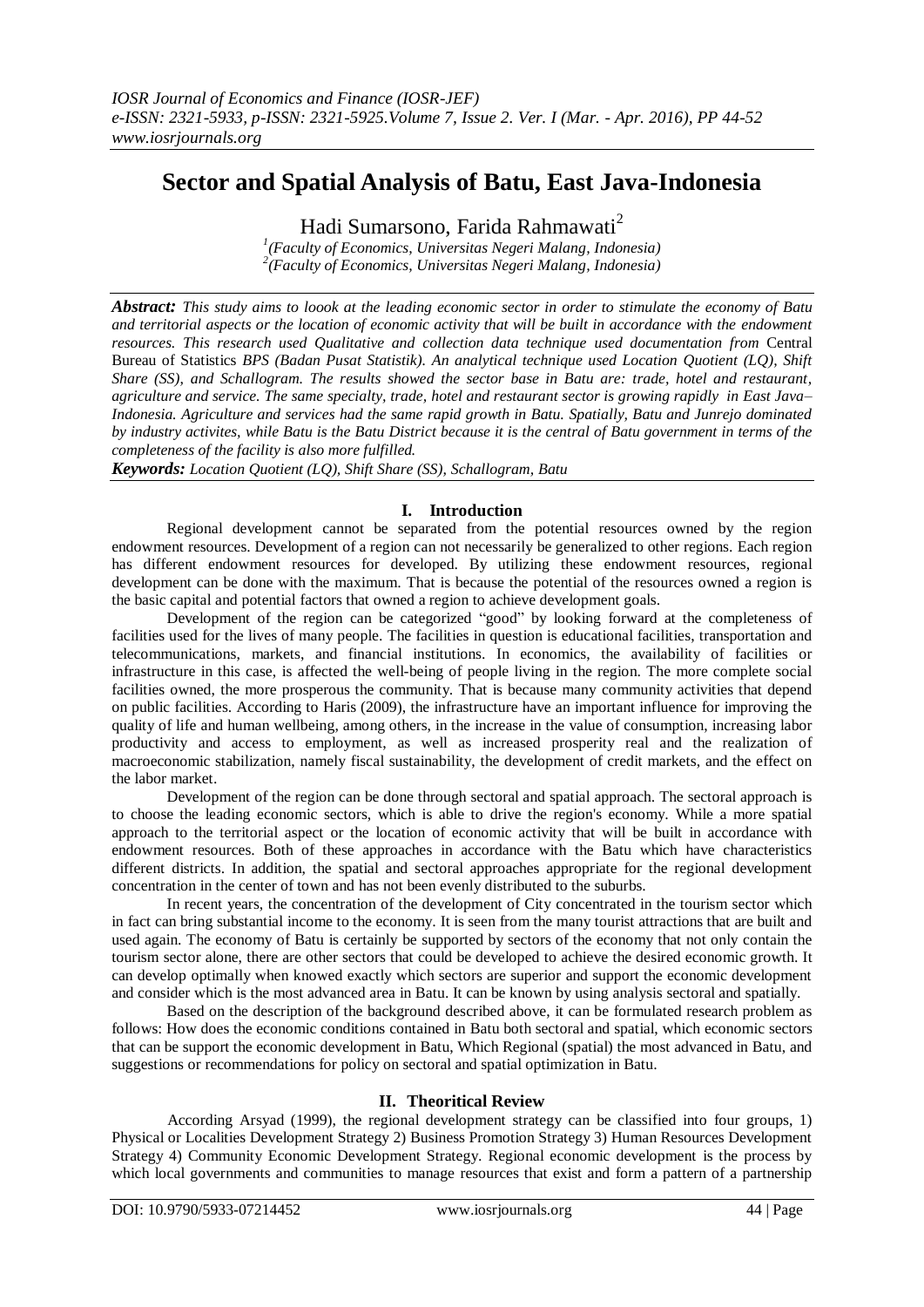between local government and the private sector to create a new jobs and stimulate the development of economic activity in the region.

Fast track growth theory Turnpike introduced by Samuelson (1955), Each country/region needs to look at the sector/commodity what it has great potential and can be developed quickly, good because of the potential natural and because the sector has a competitive advantage to be developed. It means that with the same capital requirements the sector can provide greater added value, can produce in a relatively short time and volume contribution to the economy is large enough. To be assured market, the product must be able to penetrate and compete in a wider market. The development of these structures will encourage other sectors to also develop so that the overall economy will grow.

Economic base theory developed by Tiebout. This theory is basing its view that the pace of economic growth of a region is determined by the magnitude of the increase in exports from the region (Tarigan, 2014). This theory divides the activities of production/type of work contained in one area of activity and the activities of non-base basis. Base activities are activities that are exogenous means not bound to the internal condition of the economy of the region and also serves to encourage the growth of other types of employment. While the non-base activities are activities to meet the needs of people in the region itself. Because it is meeting local needs, the demand for this sector is strongly influenced by the level of income of local communities. Therefore, the increase is in line with revenue growth of local communities. Thus, this sector is tied to local economic conditions and cannot grow beyond the region's economic growth. Based on the above assumption, the only sector that could boost the area's economy beyond natural growth is a sector basis.

Economic development that leads to the leading sectors besides impact on economic growth will also affect the fundamental changes in the economic structure. Leading sectors can be defined as a sector of the economy or productive business activities developed as well as the potential development could be the basis of the economy of a region compared to other sectors.

Neoclassical regional growth is also called the Solow-swan growth. This theory was developed by Robert Solow and Trevor Swan in the 1950s. Neo-classical growth theory put forward four variables: the output obtained from a combination of capital/investment (K), Labor (L), and knowledge/technology or the effectiveness of labor (A). (Arsyad, 2010) states that economic growth depends on the increase of the supply of factors of production (labor, capital) and the rate of technological progress.

The central place of growth theory connects the central point with the area behind it. A central place can be defined as a settlement that provide services for the residents of the area behind it (hinterland). The central point of growth theory can provide a partial explanation of the regional structure. This theory is related to the intensity and location of industry is only one of the main elements.

Tarigan (2014) states that "urban hierarchy is strongly associated with the hierarchy of public interest facilities that exist in each city. Urban hierarchy can help to determine what facilities should exist or need to be built in each city. "The determination of the order of the city is based on a combination of several variables: the number of urban residents, many facilities owned (broad market, broad shopping complex, the number of educational facilities, health facilities, and services), and the level of accessibility of the town to the nearest town (requirements: higher order, the same region).

The new economic geography theory perspective arise due to some limitations theories locations. Krugman provides a framework that illustrates the process of the interaction between the results/benefits increasing at the rate the company/industry, transport costs and factor mobility can cause spatial economic structures evolve and change, Fujita and Krugman (2004).

# **III. Research Methods**

Sources of data obtained through secondary data documentation. The data used in this study is Gross Regional Domestic Bruto (PDRB) Batu, Gross Regional Domestic Bruto (PDRB) East Java Province's, and facilities support economic activity Batu (educational facilities, transportation and telecommunications, markets, and financial institutions). Data were obtained from published reports the Central Bureau of Statistics (BPS) Batu. All data taken in the period 2010-2013. The method used to address issues that have been set, then used several methods of data analysis, namely:

# **Location Quotient (LQ)**

Location Quotient (LQ) is a comparison of the magnitude of the role of a sector/industry in an area of the size of the role the sector/industry nationally (Tarigan, 2014). LQ method is one approach that commonly used in the economic model base as a first step to understanding the sector of activity of PDRB of a region (district/city) to the GDP in the provincial or national scale, namely East Java. So the value of LQ that is often used to determine the base sector can be regarded as a sector that will encourage the growth or development of other sectors.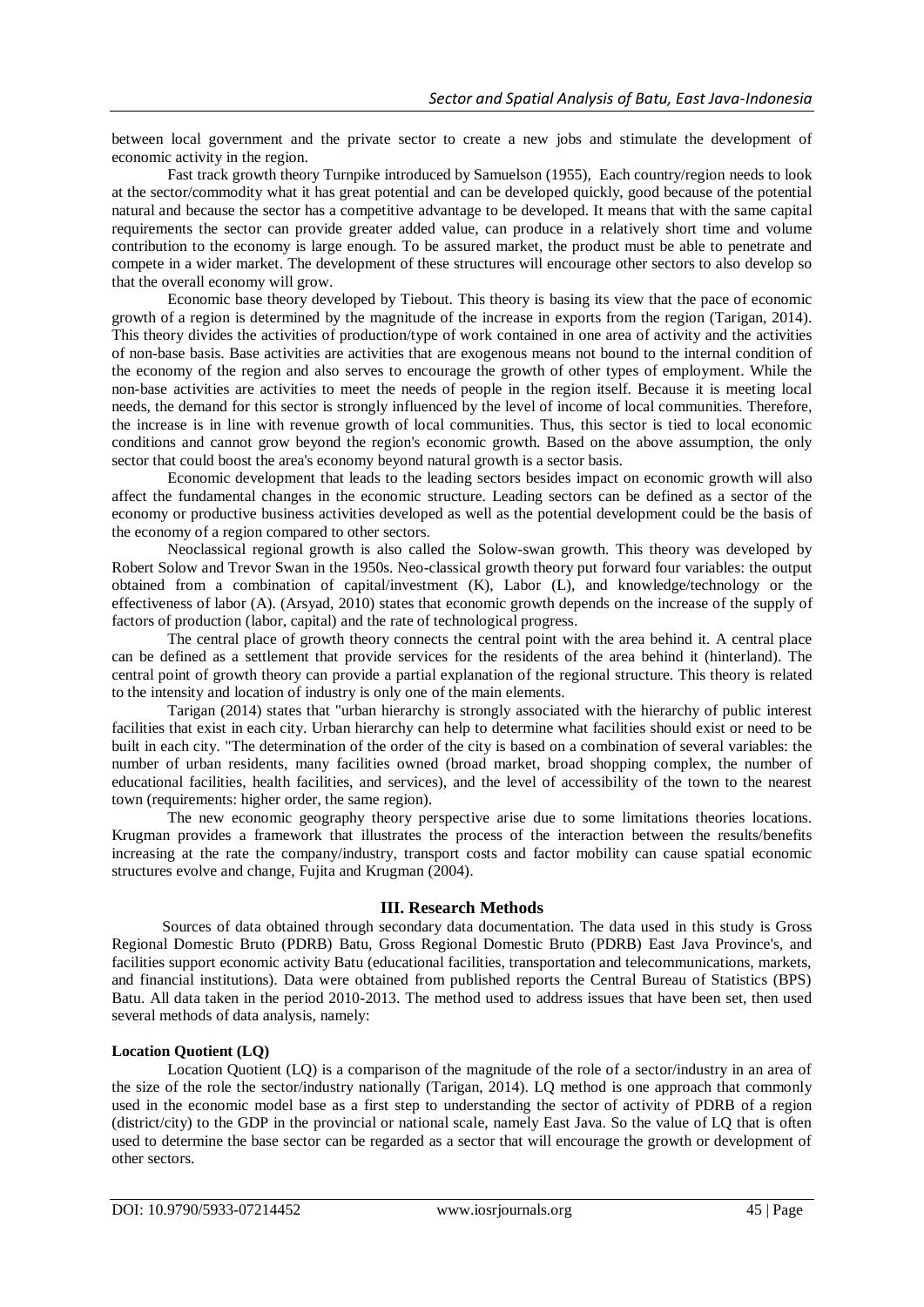| $=$ Magnitude location quotient sector i<br>LO.<br>$=$ Value-added sector i in region<br>$PDRB = gross regional domestic product$<br>$=$ Value-added sector i nationwide<br>$PNB = gross$ national product or GNP |
|-------------------------------------------------------------------------------------------------------------------------------------------------------------------------------------------------------------------|
|                                                                                                                                                                                                                   |

#### **Shift Share (SS)**

Shift Share Analysis (SS) is to compare the rate of growth in various sectors (industries) in the area of our national territory (Tarigan, 2014). Components share often called national component share. National component is the large share of regional employment increase if the proportion of the change is equal to the national rate of increase during the study period. It can be used as a further criterion for the areas concerned to measure whether that area is growing faster or slower than the national growth average.

Components shift was an aberration (deviation) of the national share in regional employment growth. The positive deviation in areas that grow faster and negative in areas that grew slower / degenerate compared with employment growth nationally. For each area, a net shift can be divided into two components, namely the shift proportional component (P) and a different shift component (D).

Proportional shift component (P) is sometimes known as structural components or industrial mix, measure the net regional shift caused by the composition of the industrial sector in the regions concerned. This component is positive in areas that specialize in sectors nationwide grew quickly and negative in areas that specialize in sectors nationwide grew slowly or even being declined.

Different shift component (D) is sometimes called locational or regional component is the remainder of the excess. This component measures the amount of net regional shift caused by certain industrial sectors are growing faster or slower concerned than the national level caused by internal locational factors. Thus, an area which has locational advantages such as abundant resources/efficient, will have different positive shift component, while the locational areas that are not profitable will have a negative component.

$$
\begin{array}{ll}\n\Box \ E r & = (Ns + Pr + Dr) \\
Ns_{i,t} & = E_{r,i,t-n}(E_{N,t}/E_{N,t-n}) - E_{r,i,t-n} \\
P_{r,i,t} & = \{(E_{N,i,t}/E_{N,i,t-n}) - (E_{N,t}/E_{N,t-n})\} \times E_{r,i,t-n} \\
D_{r,i,t} & = \{E_{r,i,t} - (E_{N,i,t}/E_{N,i,t-n}) \times E_{r,i,t-n}\}\n\end{array}
$$

- $N = National or the national territory$
- $r =$ Region or area analysis
- $E =$  Employment or the number of jobs
- $i =$  industrial sector
- $t = Year$
- $t-n = Year$  early
- $Ns = National Share$
- $P =$ Proportional Shift
- $D = D$  ifferential Shift

#### **Analysis Schallogram**

In this research used the schallogram analysis by weighting the number of facilities. The data in this study in the form of a number of distribution facilities are located in three districts in the Batu. The size of the service capacity of each facility is assumed to be equivalent that can be directly summed for each region without the need of correction equalization.

Assuming that the region is an integral autonomous region, then the total number of existing facilities can be considered as the minimum number of facilities required by all residents. Thus, the coefficient of the location of each facility can be calculated as the inverse of the total number of such facilities in the region. The more the number of existing facilities the lower the Location Coefficient. Furthermore, to obtain the amount of decimal places that are not too small, then the location coefficient multiplied by the number 100.

The functional index of each of the facilities in each district. The trick is to multiply the number of facilities in each district with Location Coefficient. Then do the operation of the column, by means of respective districts are summed, to obtain a functional index score of each district. These functional indexes as well regarded as the amount that shows the hierarchical order of each district. Hierarchy center of activity will be determined by sorting the functional index from the highest to the lowest. Functional index is used to view the progress of construction on every districts with the assumption that if the higher the index means the township functional condition of the supporting factors were committing more complete and vice versa.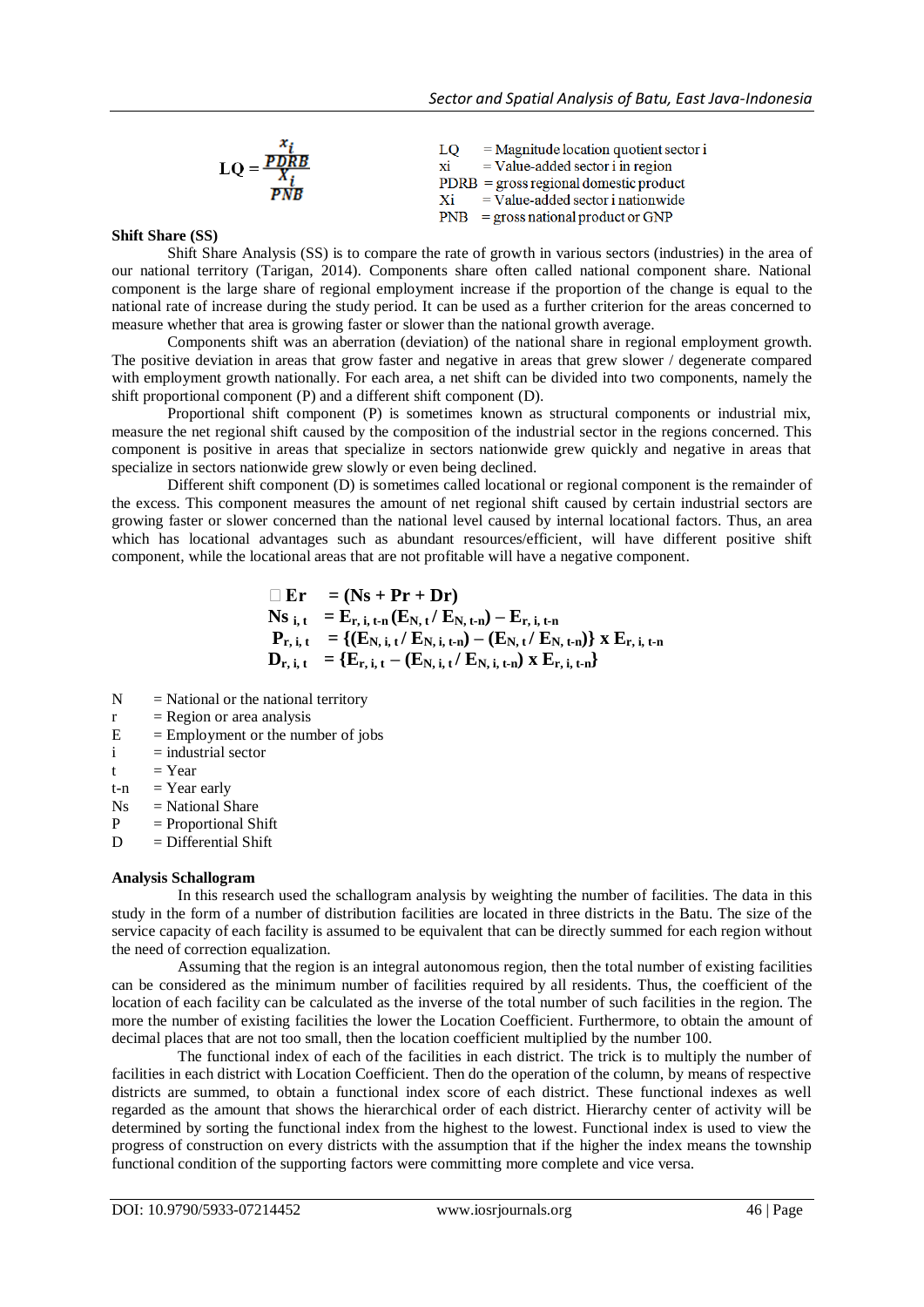# **IV. Result and Discussion**

## **Analysis of Leading Economic Sector Batu City**

Nine sectors that sustain PDRB Batu has contributed with varying proportions depending Natural Resources and Human Resources that managing these sectors. Location Analysis Question (LQ) and Shift Share (SS) is used to view the selected sectors of the municipally owned Batu.

#### **Agriculture sector**

potentially for export.

The agricultural sector has a huge role to the GDP formation Batu, this can be shown by the contributions that reached an average of 19.46% by year and the second in terms of its contribution to the GDP Batu.

|                                 |                  | Tabel a. Agricultural Sector Analysis |
|---------------------------------|------------------|---------------------------------------|
| Aspect                          | <b>Parameter</b> | Meaning                               |
| LO                              |                  | <b>Basis Sector</b>                   |
| Ps                              | Negative         | Growth Slow In Province               |
| Ds                              | Positive         | Growth faster than province           |
| Source: Data processed from BPS |                  |                                       |

Based on a table observations obtained that during the year 2010-2013 with LQ analysis, the agricultural sector showed an average value of  $1.38 > 1$ , it means that agriculture is a sector basis which means the agricultural sector is not only able to meet regional needs, but also able to meet local needs another,

While based on the calculation of the agricultural sector SS has an average value of P component -13697.89564, shows that the Batu agricultural sector specialize in the same sector and slow growth in East Java because of a negative value. D component values of 7392.756424 means agricultural sector growing rapidly and increasing competitiveness in Batu because it has a positive value.

Batu is a city of tourism with agricultural base. The majority of the population the main livelihood as farmers. Therefore the Batu Government to prioritize the agricultural sector and economic development and tourism in the region. Vast rice fields in Batu in 2013 amounted to 2,480 ha. Consists of 2,086 ha irrigated land, 295 ha of half technical irrigated land, and 99 ha of simple irrigated land. In general, the wetland is used for the supply of food, employment, and income sources of local communities. The land area for paddy rice harvest is 846 ha, while the harvested area of 17 hectares of paddy fields. Rice production output amounted to 5523.2 tons, or an average of about 6.4 tons by ha Rice/fields. For this type there are 4 types of crop grown in Batu 2013, namely maize, cassava, yams, and peanuts. The largest harvested area is corn amounted to 497 hectares with a total production amounted to 1938.30 tons. The average production per hectare is the cassava and yams are each 32 tons and 22.3 tons per hectare, while the the low is Peanuts and Corn respectively 2.1 tons and 3.9 tons by ha.

Based on data from the Department of Agriculture and Forestry Batu, there are 22 kinds of vegetables produced grown in the Batu in 2013. The production of vegetables with one of them, carrots, potatoes, mushrooms, and mustard greens. In addition to vegetable crops, Batu is also potential in terms of production of fruits that there are 12 kinds of fruits produced plants during 2013. Plant fruits Apples and Oranges Siam is a type of fruit trees were planted and produced the largest on any quarter during 2013.

Furthermore, Batu also produces two types of ornamental plants with the largest production of 8 kinds of ornamental plants produced by Batu in 2013. Two types of ornamental plants are chrysanthemums and roses. To chrysanthemum average production generated by square meter harvested area ranged from 47.70 to 63.45 stalk by quarterly, while the average production rose plants by square meter around 18 stalks on a quarterly basis.

Most small livestock population in Batu since 2011 is a rabbit. In addition, the number of broiler chickens is constantly increasing. While the smallest poultry population is Muscovy and ducks. For the production of meat and milk, producing about 261 tons of meat and about 1.827 million liters of milk production.

#### **Mining and Quarrying**

Mining and quarrying sector contributed to the GDP Batu an average of 0.22% on year and are in the final sequence of the other sectors.

| Aspect | <b>Parameter</b> | <b>Meaning</b>                     |
|--------|------------------|------------------------------------|
|        |                  | Non Base sector                    |
| Ps     | Negative         | Grow slowly in the province        |
|        | Positive         | Growing faster than the provincial |

**Table b. Mining and Quarrying Sector Analysis**

Source: Data processed from BPS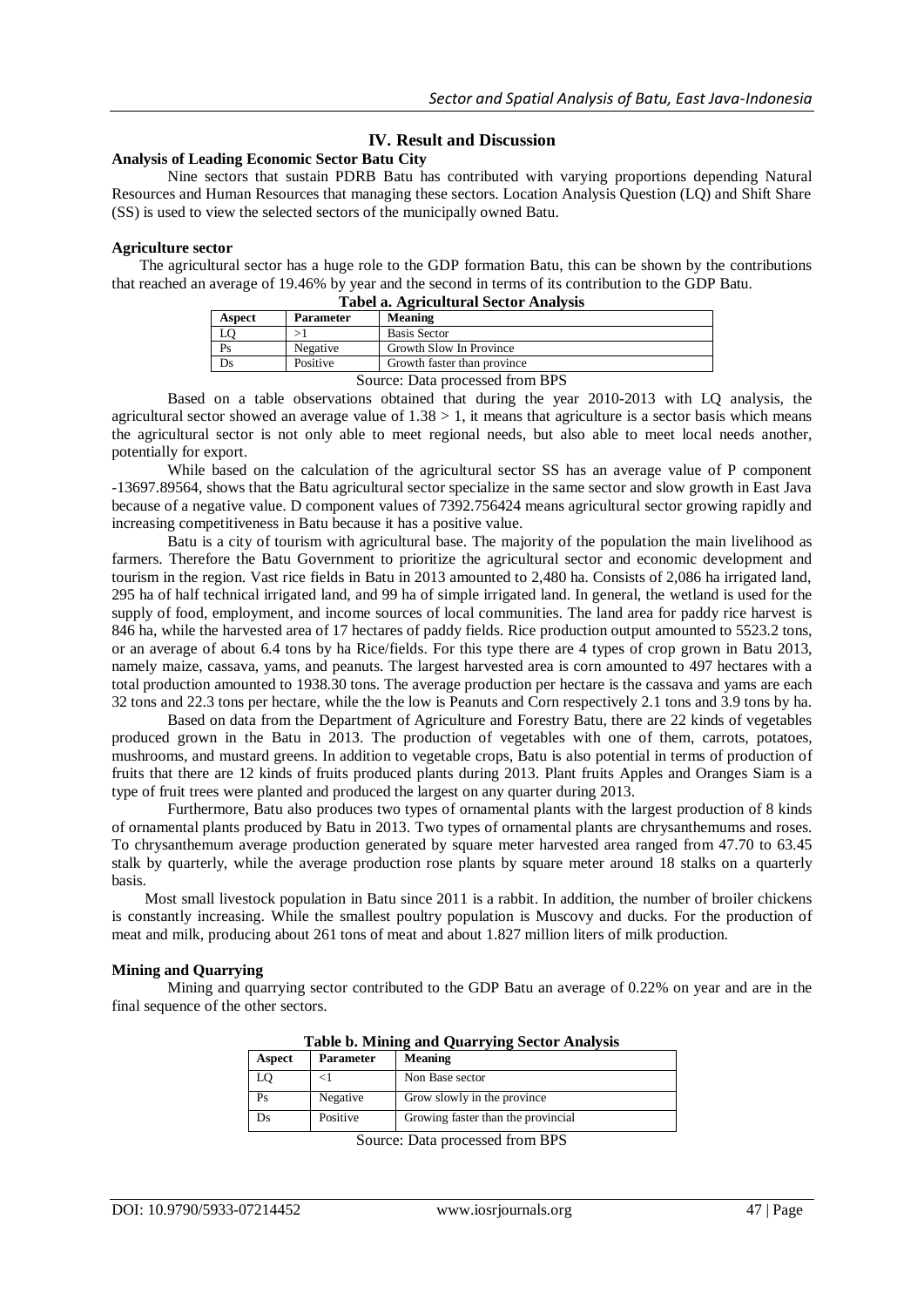According to the table b, LQ analysis showed an average value of  $0.10 \le l$ , meaning belonging to the non base which the sector has not been able to meet the needs of their own regions, so as to meet the needs of other regions also can not afford and do not have the potential to be exported.

Based on the calculation of the SS, the component P has a negative value of -107.4634486 that have meaning this sector specialize in the same sector and grew more slowly in East Java, but it is growing rapidly in Batu because its component D has a positive value of 46.63255637 so high competitiveness.

Overall, this sector is the smallest contributor to the GDP but it also includes the non bases in Batu. This is because the natural resources that could be taken only sand and stones, which are located along the Brantas River, which crosses the Batu. The number is also small so that its contribution to the economy is also very small.

## **Manufacturing Sector**

The manufacturing sector contributes in the GDP amounted to 7.10% Batu and have economic contribution in fourth.

| <b>Table c. Manufacturing Sector Analysis</b> |  |
|-----------------------------------------------|--|
|                                               |  |

| <b>Aspect</b> | <b>Parameter</b> | <b>Meaning</b>                     |
|---------------|------------------|------------------------------------|
|               |                  | Non Base Sector                    |
| Ps            | Negative         | Grow slowly in the province        |
|               | Positive         | Growing faster than the provincial |
|               |                  |                                    |

Source: Data processed from BPS

According to the table c, calculation LQ has a value <1, ie 0.28 which included non-sector basis. This means that the industrial sector is only able to meet the needs of their own regions. During the years 2010-2013 observations obtained LQ value relative but no increase / obedience.

Based on the calculation of the SS, the component P has a negative value of -1,114.951842 which means that this sector specialize in the same sector and slow growth in East Java province, while component D has a positive value of 874.3338146 thus grown fastly in Batu.

As one tourist destination in East Java, where the industry will affect environmental sustainability Batu. But that does not mean a huge industry / medium, small and household crafts are not empowered, for his contributions were significant in shaping the GDP Batu. In the Year 2013 in Batu industry profile tends to be dominated by the formal industry. Dominance can be seen from the percentage of formal industry that reaches more than 70 percent. Formal industry in Batu in 2013 was able to absorb 255 workers. The type of industry that is established will affect close to the value of the investment made. The total investment in the industrial sector formal planting in Batu in 2013 reached 2.6 billion with a production value of 7.7 billion. The majority of the industry is located in Batu ie food, beverages, tobacco, textiles, apparel, and leather.

## **Electricity, Gas and Water Sector**

Electricity, gas and water supply plays a role in the formation of GDP Batu, although the contribution is very small in the amount of 1.56% ranks eighth from other sectors.

| Table a. Ekenheley, Gas and Water Sector Analysis |                  |                                    |
|---------------------------------------------------|------------------|------------------------------------|
| Aspect                                            | <b>Parameter</b> | <b>Meaning</b>                     |
|                                                   |                  | <b>Base Sector</b>                 |
| Ps                                                | Negative         | Grow slowly in the province        |
| Ds                                                | Positive         | Growing faster than the provincial |

**Table d. Electricity, Gas and Water Sector Analysis**

Source: Data processed from BPS

According to the table d, analysis of  $LQ < 1$  is the average of 1.17 entering the base sector. This sector is able to meet the needs of their own regions and other areas. This sector along the observation is always changing, from the year 2010-2013 continues to increase although in small quantities. Based on calculations SS, shows the component P has an average of -315.6518569 which means that this sector specialize in the same sector and slow growth in East Java Province because of the negative. While positive D component so that the sector is growing faster in Batu and competitiveness increase, with the average value of 772.9239507. From the analysis of these instruments, it can be concluded that the sector of electricity, gas and water are leading sectors, because it includes a sector basis in Batu. The company's contribution processing industry in the purchase of electricity from PT PLN is big enough to say, as about 5.591 million kwh come from the industrial tariffs. This means the amount of electricity purchased class industry group reached 4.40 percent of all electricity sold or fourth place after a group of households, businesses and governments. In 2013, the amount of electricity consumption by household type groups totaled 75.621 million kwh, or about 59.54 percent. The rest is bought by a group of business groups, government and social groups each consuming about 25.35 percent, 5.16 percent and 3.73 percent. One way to determine the level of welfare of the society is to see how far the percentage of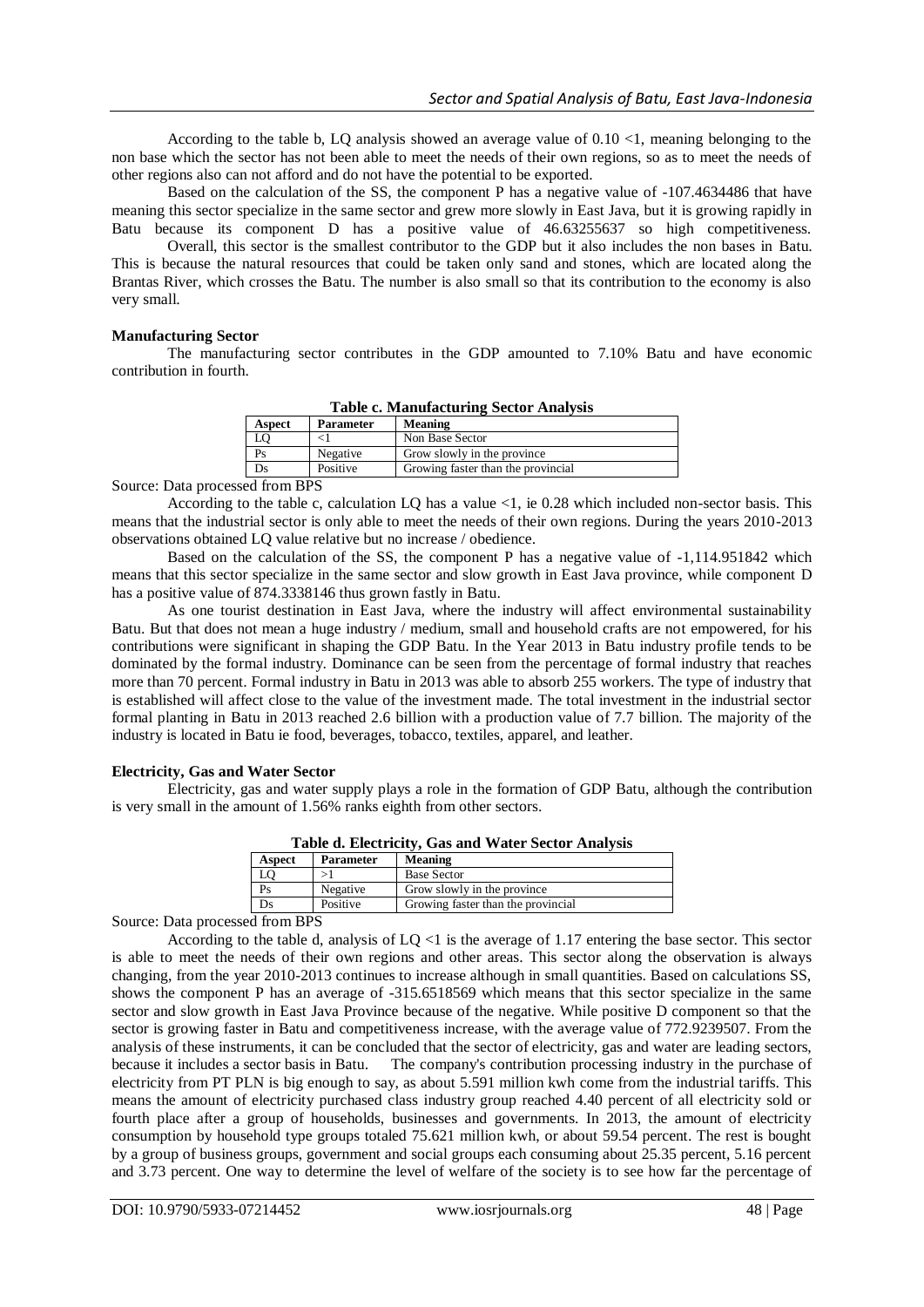people consume water. The size of the welfare of the people can be reflected from the average water consumption by the public. In Batu volume of water in 2013 reached 2,948,893  $M^3$ . Of this amount, approximately 78.85 percent is consumed non-commercial groups, about 10.77 percent of consumed industrial group, and 3.78 percent is consumed commerce group. Meanwhile, another group the proportion is still very small.

## **Construction sector**

The construction sector plays a role in the formation of GDP Batu with a contribution of 1.76% and was ranked seventh.

| <b>Table e. Construction analysis</b> |                  |                                    |
|---------------------------------------|------------------|------------------------------------|
| Aspect                                | <b>Parameter</b> | Meaning                            |
|                                       |                  | Non Base Sector                    |
| Ps                                    | Positive         | Grow fastly in the province        |
|                                       | Positive         | Growing faster than the provincial |

Source: Data processed from BPS

From the table, e, observations during the four years from 2010-2013 found that the average value of LQ <1 that is equal to 0,54 entered in the non bases, although each year is always increasing. The construction sector is only able to meet the needs in their own regions.

SS of the calculation, component P at 381.9900313 that specializes in the same sector and growing rapidly in East Java as positive, whereas the D component has a value of 1424.505008 which means that this sector is growing rapidly and increasing competitiveness in Batu as a positive value also.

Batu economic growth in 2013, which reached 8.20 percent. The economic growth of Batu driven by the highest growth of all sectors of the construction sector reached 13.79 slightly increased compared to 2012. The importance of this sector in supporting the economy of Batu as it relates to the provision of buildings for example means of education, healthcare, government, and facilities other common.

## **Trade, Hotel and Restaurant Sector**

Based on the analysis of the trade, hotels and restaurants play an important role in the formation of GDP because of its contribution in the first place, that is equal to 47.46%.

| Table I. Trade, flotel and Restaurant Analysis |                  |                                     |
|------------------------------------------------|------------------|-------------------------------------|
| <b>Aspect</b>                                  | <b>Parameter</b> | <b>Meaning</b>                      |
|                                                |                  | <b>Base Sector</b>                  |
|                                                | Positive         | Grow fastly in the province         |
|                                                | Negative         | Grown more slowly than the province |

**Table f. Trade, Hotel and Restaurant Analysis**

Source: Data processed from BPS

From table f, the average value of LQ 1,47> 1, which is included in the basic sector, a sector that is not only able to meet the needs of Batu area, but also other areas. This sector has always experienced a decline since 2010-2013, although in small amounts, but has a considerable contribution.

SS of the calculation, obtained at the P component of 18060.32508 so that this sector specialize in the same sector and growing rapidly in East Java as positive, while the value of -649.8251192 D component so that it grows more slowly and declining competitiveness in Batu because its value is negative.

The main supporters of the GDP ADHB Batu in 2013 were trade, hotels and restaurants reached 2419.6 billion. While the GDP at constant prices Batu trade, hotels, restaurants, reaching 873.9 billion.

Trade sector is the sector that has always existed and is grown enough potential to become the leading sectors of a region. This sector will always be activities every day by residents during the life because the trade sector is the sector that shows the interaction between people who need each other and support. In 2013, the number of businesses trading in Batu who have SIUP amounted to 157 enterprises. Of these about 116 businesses are small businesses, medium-sized businesses and the remaining 15 micro-enterprises. Although the number of micro-trading business in Batu less than 10 percent, but the views from the ability to absorb labor role can not be ignored. In the same period, the number of individuals of a legal entity is the amount of trade that has the highest License license. In 2013 the number of a legal entity registered as many as 131 individual businesses. Next CV as many as 43 businesses, PT as many as 12 businesses and the remaining legal entities cooperatives and firms.

Batu has an appeal to the investors to put their capital in the field of tourism facilities, especially restaurant and accommodation services / accommodation, such as hotels, this is evidenced by the growing number of hotels operating in this tourist town. The number of hotels in 2012 there were 473 enterprises, in 2013 into 476 enterprises. This was followed also by the increasing number of guests come to the hotel. In 2013, the number of guests as much as 1,165,104 people.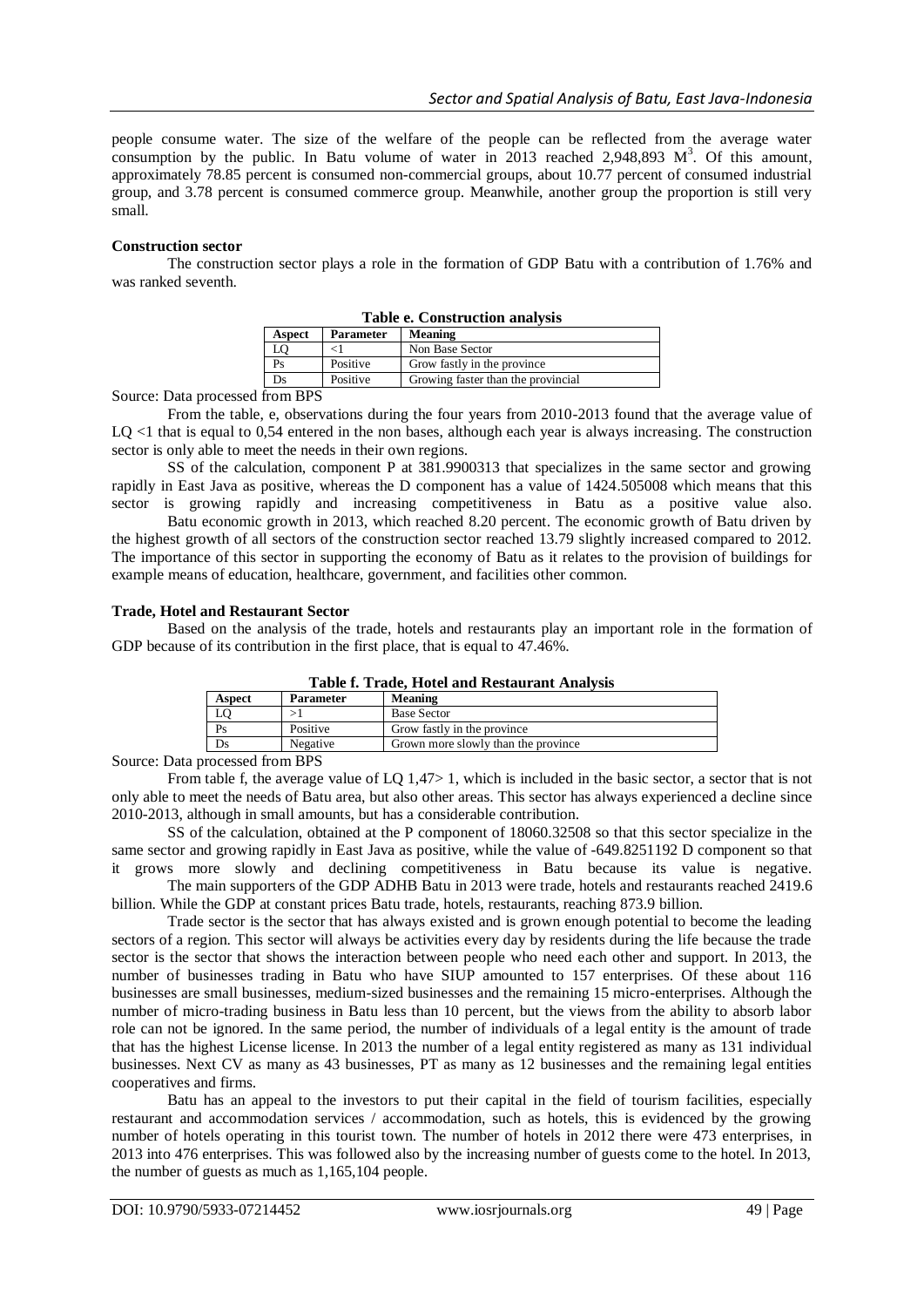### **Transportation and Communications Sector**

Transport and communication contribute to the GDP amounted to 3.66% and has a sixth of the nine sectors.

| Table g. Transportation and Communications Analysis |                  |                                     |
|-----------------------------------------------------|------------------|-------------------------------------|
| <b>Aspect</b>                                       | <b>Parameter</b> | <b>Meaning</b>                      |
| LO                                                  |                  | Non Base Sector                     |
| Ps                                                  | Positive         | Grow fastly in the province         |
| Ds                                                  | Negative         | Grown more slowly than the province |

**Table g. Transportation and Communications Analysis**

Source: Data processed from BPS

Based on the tables, showing that the value of LQ <1 is equal to 0.47 and included in the non bases, the only sector capable of meeting the needs of Batu. From observations in 2010-2013 this sector continues to experience loss despite a slow decline.

SS calculations, shows that the component P has a fast growth specialize in the same sector in East Java for a positive value of 1972.362028, whereas it amounted -715.6746231 D component so that it grows slowly in Batu led to decreased competitiveness due to a negative value.

Transportation sector in Batu today many use public transport infrastructure by relying on a paved road to reach the 70% condition is in good condition and the rest in a state of disrepair. In the future, the Batu has a great desire to make a hanging rail as a means of public transport. Ropeway been given the geographical conditions of the city is situated on the slopes of Mt.Arjuno and Panderman. With the development of the area without disturbing agricultural land owned by public hanging rail is expected to break the bottleneck that occurs when the weekend. Meanwhile, the means of communication in Batu lots by mail, telephone, and internet

#### **Finance, Leasing and Business Services Sector**

The financial sector, leasing and business services accounted for its contribution to the GDP amounted to 4.60% and beradapada fourth among the nine sectors that exist.

| Aspect | <b>Parameter</b> | <b>Meaning</b>                     |
|--------|------------------|------------------------------------|
|        |                  | Non Base Sector                    |
| Ps     | Positive         | Grow fastly in the province        |
| Ds     | Positive         | Growing faster than the provincial |
| $\sim$ | ---              |                                    |

Source: Data processed from BPS

According to the table h, show that L1 which has an average of 0.83. This sector includes non-sector basis, so the sector is only able to meet the needs in Batu alone, not in other areas. As far as the sector is unchanged. Based on the analysis of SS calculations show, component P specializes in the same sector and growing rapidly in East Java because of the positive value of 653.733193, and for the D component of this sector is growing faster and increasing its competitiveness in Batu because positive values 391.7324382, One important factor in supporting economic growth in the region is the availability of sufficient funds in financial institutions.

The position of the funds in the bank in Batu in December 2013 stood at 313.825 billion with a composition of 49.96 percent for the types of current accounts, 33.48 percent for this type of savings and the balance of 16.56 for this type of deposit. In developing cooperative efforts still face major constraints which are internal, namely the reliance on capital. As known, the capital anatomically as blood drive business.

The development of primary cooperatives showed an increase during this period. In 2013 was formed by 178 units of primary cooperatives with a membership of 27758. Capital cooperatives in Batu reached 41.438 billion and Business Profits reached 1.977 billion. Financial institutions other than the Bank in Batu other than pawnshops and insurance cooperatives. Customer pawn shops in Batu reached 16405 people, while insurance customers reached 10545 people.

#### **Sector Services**

The services sector also plays an important role in the formation of GDP Batu, for his contributions in the third after the trade and agriculture sectors. Its contribution amounted to 14.18%.

| Table I. Bet vices Analysis<br>Meaning<br><b>Parameter</b><br>Aspect |          |                                    |  |
|----------------------------------------------------------------------|----------|------------------------------------|--|
|                                                                      |          | <b>Base Sector</b>                 |  |
| Ps                                                                   | Negative | Grow slowly in the province        |  |
| Ds                                                                   | Positive | Growing faster than the provincial |  |

**Table i. Services Analysis**

Source: Data processed from BPS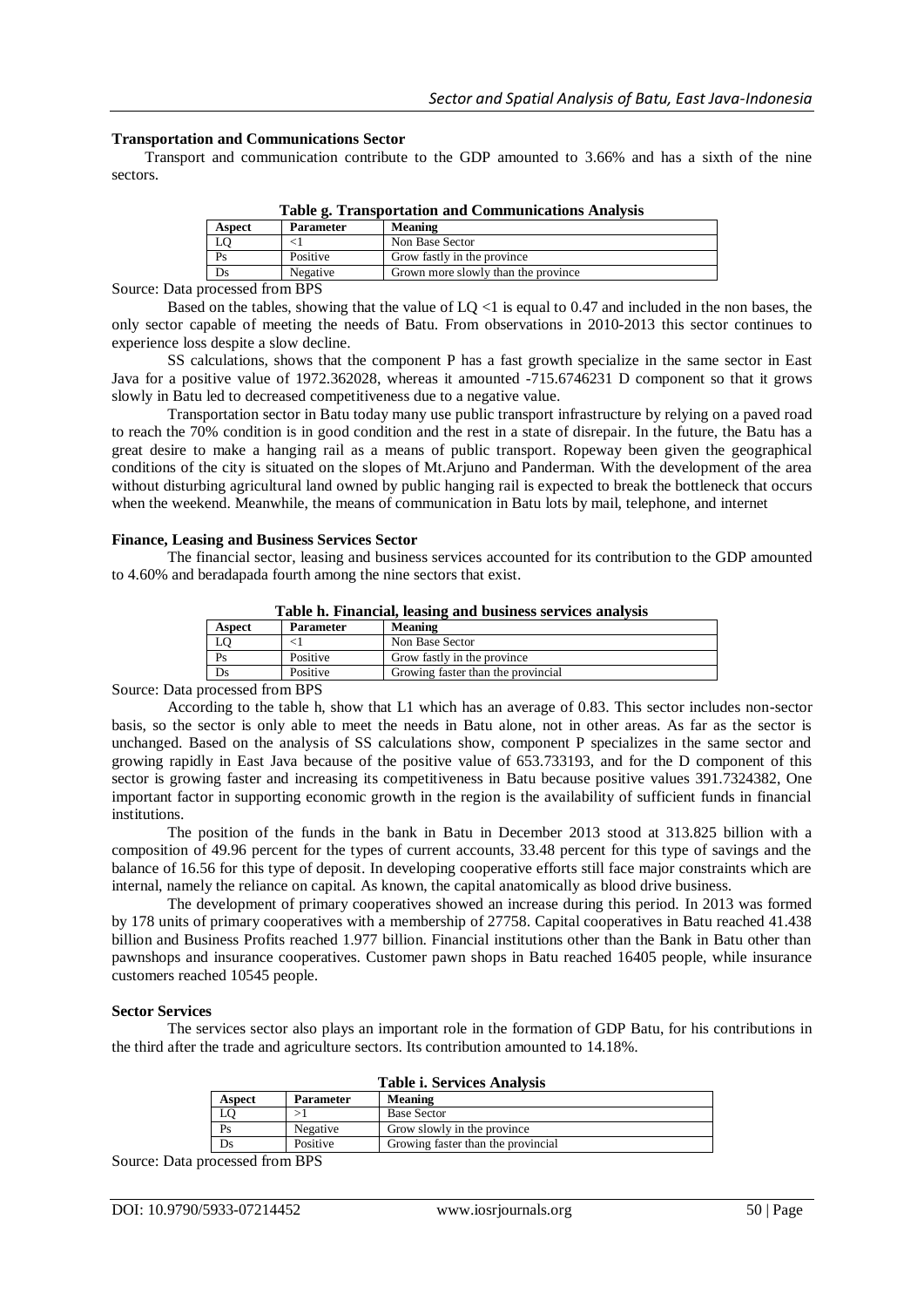According to the table i, the calculation  $LO > 1$  with a value of 1.63 is included in the basic sector. This means that the sector is able to meet the needs of Batu and able to meet the needs of other areas, so the potential for export. During the observation of this sector continue to rise albeit slowly.

SS calculation, component P of-4034.903446 means that this sector specialize in the same sector and slow growth in East Java because of the negative, while the components D bernilai6876,878162 means the sector is growing faster and has increased competitiveness in Batu as positive. This sector consists of services, namely, governance, social, entertainment, culture, individuals, households in which each year continues to increase its contribution to the economy Batu.

## **Spatial Analysis Batu**

Utilization of natural resources and human resources that are owned area is not enough to develop a regional economic development. There must be other factors that support such as capital investment, infrastructure development, transport and communications, industry composition, technology, economy and trade situation between regions, funding and financing capabilities of regional development, entrepreneurship, regional institutions and development environment. The progress of the construction of an area can be seen through the number of facilities and infrastructure to support socio-economic activities. The more the number of facilities and infrastructure owned, in terms of infrastructure, the attractiveness of the area into another area to develop.

During this development in Batu impressed not only concentrated in the districts Batu that incidentally is downtown, and less spread to other districts. Tarigan (2009) states that the geographical center of growth is one location that has many amenities and services that offer attraction (pole of atraction) that cause a wide variety of businesses keen to be located there, and people love to come take advantage of existing facilities in the city the. It is evident that the Batu as downtown districts have a number of facilities to more than Junrejo districts and Bumiaji. Due to the existence of adequate facilities dialkukan then all the work that the public will more easily, efficiently, and will end on the welfare of the community. If it happens continuously enerus the mobility of existing resources in Batu would switch to other areas around the town of Batu like Blitar, Malang and Mojokerto.

Batu sub-district is a district of the most advanced in comparison with other sub-districts in the Batu Almost all economic activities supporting facilities can be found in this district. The highest functional indices showed Batu sub-district into a district which has the highest order among sub-districts in Batu.

Of the six facilities to be an indicator of the progress of the development of the means of education, health, market, terminal, industry and trade, means that most of the educational facilities in the form of schools from kindergarten to high school/vocational school. Albeit by different amounts, educational facilities can be found in every district. While the means by which at least is in the form of a maternity home health facilities, terminals, and trading business firm shape. All three of these facilities can not be found in every district. The more the number of facilities, the level of interest from a smaller facility, it can be seen from the coefficient location, and vice versa: fewer number of facilities, the level of the greater interest of the facility represented by the high value of the coefficient location.

It is undeniable that the geographical condition of each district will ultimately affect the progress of regional development. Batu sub-district is the District with the geographical conditions of land is more flat than Junrejo and Bumiaji districts. This is what causes Batu sub-district has a number of facilities more than other districts in the Batu. Different conditions indicated by Bumiaji districts, where the township has the most extensive area among other districts, but because of geographical conditions more dominant hills, slopes and plateaus, this is causing the lack of interest of society to live in the region. Under these conditions it is appropriate if the area is designated as a Bumiaji Regional Agro Industry and Forest Park. For the region Junrejo own condition almost identical to Batu districts are dominated by residential areas.

Actually Bumiaji has the potential of Natural Resources were great. That potential will be more optimal if the supporting facilities in the region are adequate. The lack of people who live there and geographical circumstances more uneven menyababkan the region less touched by development. Such conditions explain why development is concentrated in Batu Batu subdistrict.

With the potential of existing natural attractions, the Batu seeks to harmonize development in Bumiaji by developing natural attractions located in Coban Talun Tulungrejo Bumiaji. Batu Government in cooperation with Perhutani will build eleven new facility is expected to create Bumiaji no less lagging progress with others in the District of Batu. Eleven facilities that include bridges, public facilities, pavilion, road widening, construction of guard posts, toilets, mosques, inns, where children play and adults, area camping, shop and cafeteria, multipurpose buildings, and street lighting general.

Another attempt by the government in the distribution of development is to build an alternative transportation ropeway. The cable car will connect three important areas in Batu like a town square, Markets